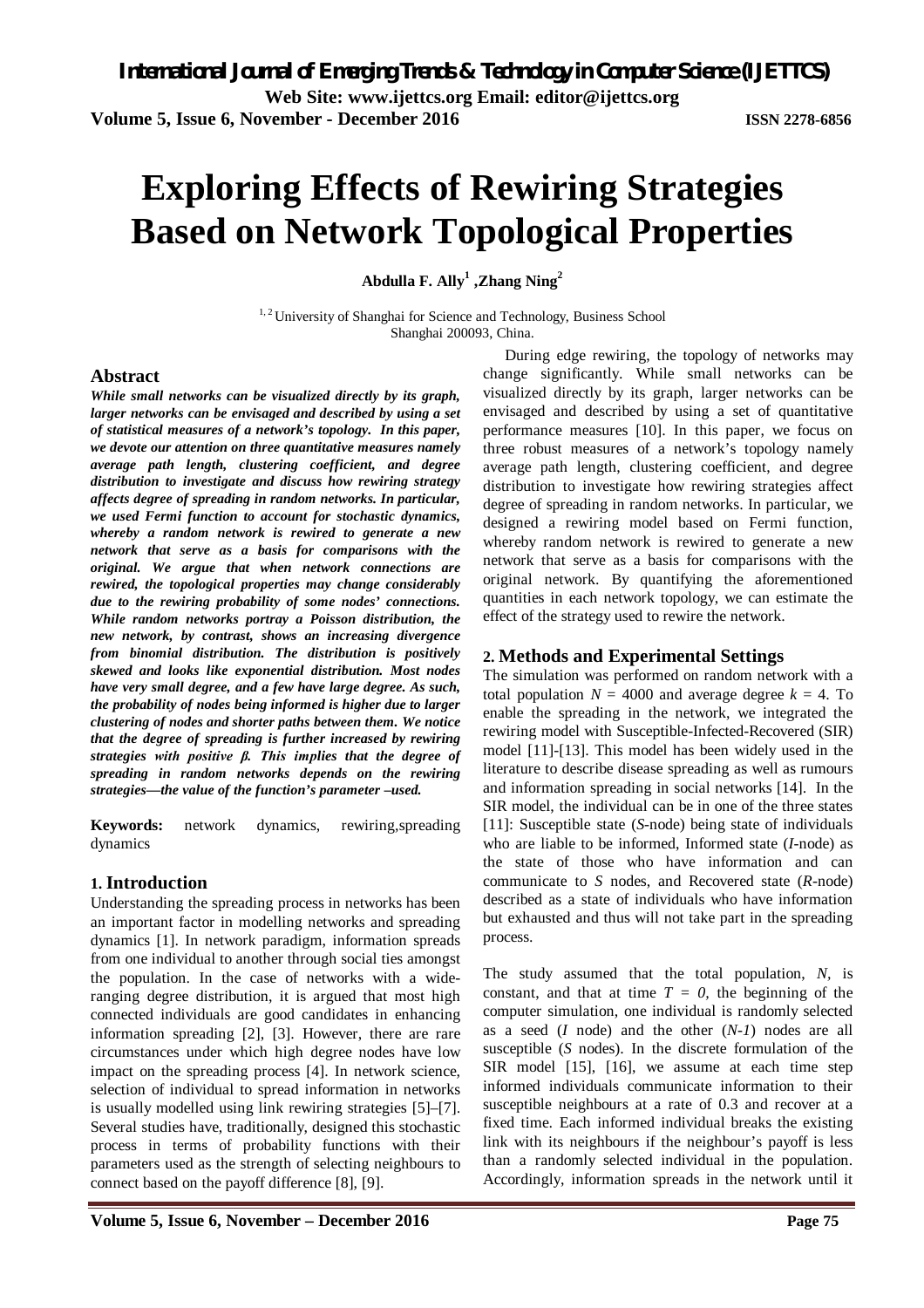## *International Journal of Emerging Trends & Technology in Computer Science (IJETTCS)* **Web Site: www.ijettcs.org Email: editor@ijettcs.org**

### **Volume 5, Issue 6, November - December 2016 ISSN 2278-6856**

reaches the steady state when there are only recovered and susceptible individuals.

In this paper, the rewiring between nodes is designed in such a way that informed node breaks existing link with its neighbours and rewires the link to a randomly selected susceptible node from the whole network, with rewiring probability determined by Fermi function *F*[9], [17], [18].

$$
F = \frac{1}{1 + \exp^{-\beta^{(\Pi_s - \Pi_{s})}}}
$$
(1)

The parameter *β* represents strength of selecting *S* neighbours, with values taken from  $(-\infty, \infty)$ . Larger values signify stronger selection, which indicate selection of high degree nodes and verse visa. The notations  $\Pi_{S}$  and *<sup>S</sup>* represent payoffs of the two targeted nodes: a node *S'* which is linked to an informed node and a node *S* to be rewired, respectively. The term payoff has been widely used in different studies to represent total number of respective entities. For example, Perc et al [19] considered the term payoffas the number of players adopting one's strategy in the spatial Prisoner's dilemma game. In dynamic systems, at each time step every player interacts with its neighbours, and acquires a certain number of players, which they call it as payoff. They designed that each player change its strategy by comparing the number of players it has (its payoff) and the number of players of its neighbours (neighbour's payoff) following the strategies adoption function of the payoff difference. In dynamic social networks, payoff is described as the total number of friends an individual has in the population.

#### **3. Simulation Results and Discussion**

To illustrate the information spreading dynamics, we simulated different topologies of random network by quantifying degree distribution, average path length, and clustering coefficient, which are the most important quantities for characterising network structure's connectedness and cliquishness [20]. The approach we used was to construct another network by rewiring random structure using the Fermi function (Eq. 1) integrated with the SIR model and compare the new network with the initial random structure based on the aforementioned quantities. This enabled us to study how rewiring strategies affect degree of spreading. Traditionally, quantitative descriptions of network topology have been postulated as a particularly appealing framework for understanding characteristics of the network [10]. To motivate this discussion, we calculated the clustering coefficient and average path length of the initial random network (before rewiring). In this work, the initial random structure exhibits clustering coefficient of 0.02 and an average path length of 4.268. We argue that when network connections are rewired, clustering coefficients and

rewiring probability of some nodes' connections. For the simulation with controlling parameters ( $\beta$  = -3, 0 and 3) of Fermi function, we show that the new network structure has shorter average path length and larger clustering coefficients for all the rewiring strategies of *β* (Table 1) as compared to the initial random structure. It has been said that a shorter average path length

facilitate information spreading as everyone is connected to everyone else through a short path [10]. However, larger clustering coefficient also signifies high degree of spreading, as the probability of individualsbeing informed is high as well.

average path length may change considerably due to the

**Table 1:** Average clustering coefficients (*C*) and average path lengths (*l*) of the rewired structure simulated with different rewiring strategies.

| <b>Rewiring Strategies</b> |        |       |
|----------------------------|--------|-------|
| $\beta = -3$               | 0.620  | 2.085 |
| $\beta = 0$                | 0.959  | 2.031 |
|                            | () 960 | 2.033 |

Clustering describes how many of node's contacts also have contact among each other. High clustering of individuals means more local spread (within cliques) and thus a rapid local depletion of susceptible nodes. In extreme cases, spreading gets trapped within highly cohesive clusters. Intuitively, initial structure random network should be less conducive for the spread as compared to the rewired network.

In order to gain further credence, we explored similar analysis as above but this time it is based on degree distribution in order to investigate patterns of networks connectivity. In traditional random networks (before rewiring) most nodes have a medium node degree. The degrees of all nodes are distributed around the average (7.987) as shown in Figure 1.



**Figure 1:** Degree distribution of random network with degree *k*, before rewiring its edges.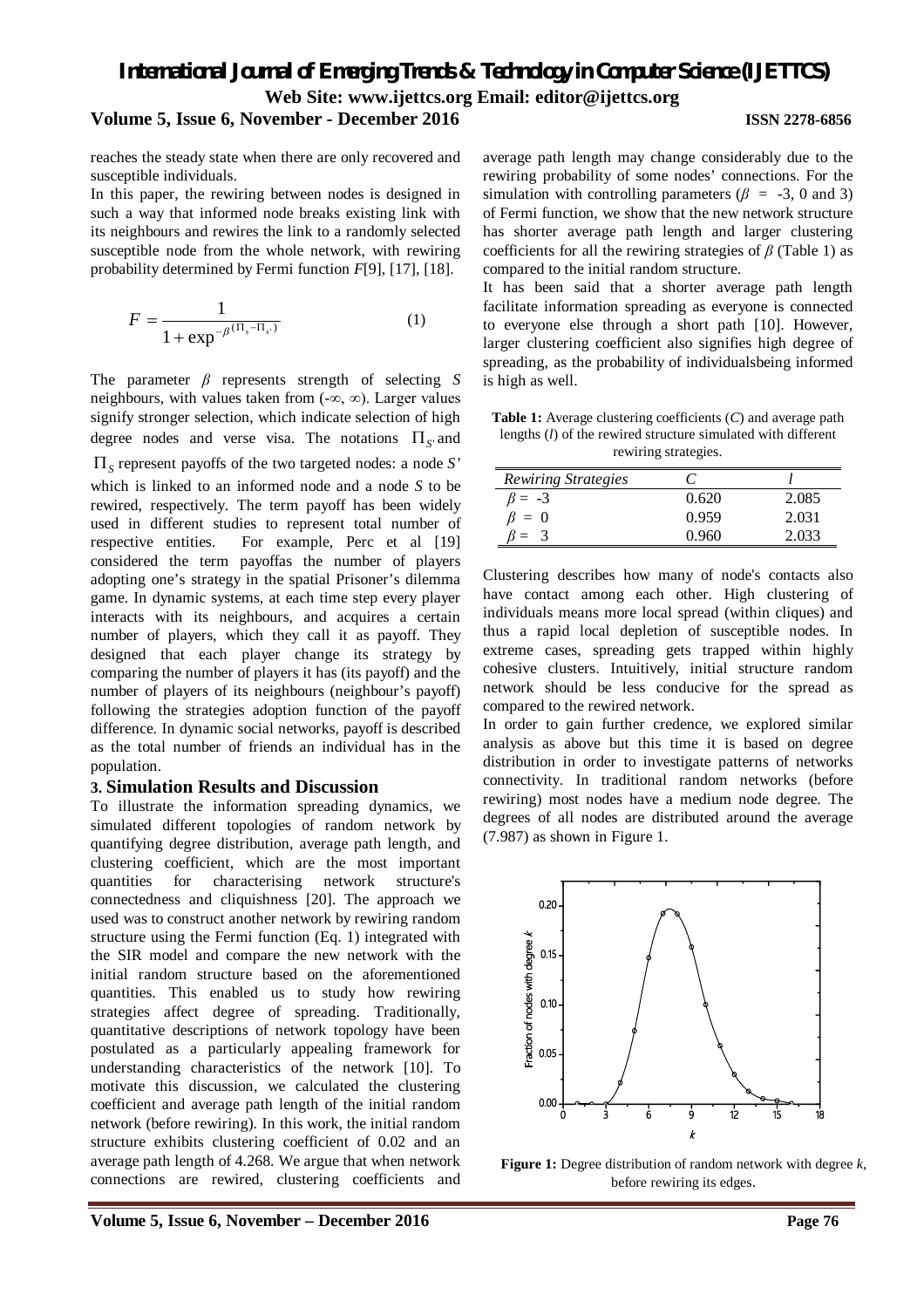### *International Journal of Emerging Trends & Technology in Computer Science (IJETTCS)* **Web Site: www.ijettcs.org Email: editor@ijettcs.org**

#### **Volume 5, Issue 6, November - December 2016 ISSN 2278-6856**

It can be seen that nodes in the rewired network structure, by contrast, show an increasing divergence from binomial distribution (Figure 2). The distribution is positively skewed and looks like exponential distribution. Most nodes have very small degree, and a few have large degree. As such, the probability of nodes being informed grows. We notice that the degree of spread is further increased by rewiring strategies with positive *β.* This implies that the degree of spreading in networks depends on the rewiring strategies—the value of the function's parameter— used.



Figure 2: Degree distribution of the new network after rewiring random network with Fermi function.

#### **4.Concluding Remarks**

It has been revealed that a few network properties exist by which the network topology can be determined. Most important topological properties are average path length, clustering coefficient and degree distribution. In this work, we compared the aforementioned quantities from different network topologies in order to examine how rewiring strategies affectdegree of spreading in networks. Specifically, by employing Fermi function, random network was rewired to generate a new network that serves as the basis for comparisons with the initial structure. It is argued that when network connections are rewired, the topological properties may change considerably due to the rewiring probability of some nodes' connections.

The degree distribution of the new network structure is radically different from Poisson distribution observed in many random networks. The distribution is positively skewed and looks like exponential distribution. Most nodes have very small degree, and a few have large degree. As such, the probability of nodes being informed is higher due to larger clustering of nodes and shorter paths between them. We notice that the degree of spread is further increased by rewiring strategies with positive *β*. In view of this, rewiring strategy is shown to be relevant

factor influencing the degree of spreading. This work more likely influences the success of spreading strategies.

#### **Acknowledgement**

This work was supported by the National Natural Science Foundation of China under Grant No. 70971089, and Shanghai Leading Academic Discipline Project under Grant No. XTKX2012.

#### **References**

- [1]. K. Maksim, K. G. Laros, H. Shlomo, L. Fredrik, M. Lev, H. E. Stanley, H. A. Makse, "Identification of influential spreaders in complex networks," Nature Physics*,* 6, pp. 888–893, 2010.
- [2]. K. Tuyls,S. Parsons, "What Evolutionary Game Theory tells us about Multi-agent Learning," Artificial Intelligence*,* 171, pp. 406-416, 2007.
- [3]. Y. Wu-Jie,X. Cheng-Yi, "Role of Investiment Heterogeneity in the Cooperation on Spatial Public Goods Game," PLoS ONE*,* 9, pp. e91012, 2014.
- [4]. F. Fu, D. I. Rosenbloom, L. Wang, M. A. Nowak, "Immitation Dynamics of Vaccination Behavior on Social Networks," Proceedings of the Royal Society B: Biological Sciences*,* 278, pp. 42-49, 2011.
- [5]. T. Gross, C. J. D. D'Lima, B. Blasius, "Epidemic dynamics on an adaptive network," Physical Review Letter*,* 96, pp. 208701, 2006.
- [6]. M. G. Zimmermann,V. M. Eguíluz, "Cooperation, social networks, and the emergence of leadership in a prisoner's dilemma with adaptive local interactions," Physical Review E*,* 72(5), pp. 056118, 2005.
- [7]. L. B. Shaw,I. B. Schwartz, "Fluctuating epidemics on adaptive networks," Physical Review E*,* 77, pp. 066101, 2008.
- [8]. A. Traulsen,C. Hauert, "Stochastic Evolutionary Game Dynamics," in Reviews of Nonlinear Dynamics and Complexity, S. HG, (eds.), Germany: Wiley-VCH Verlag GmbH & Co. KGaA, 2009.
- [9]. G. Szabó,C. Tőke, "Evolutionary Prisoner's Dilemma Game on a Square Lattice," Physical Review E*,* 58, pp. 69–73, 1998.
- [10].R. Albert,A.-L. Barabási, "Statistical Mechanics of Complex Networks," Reviews of Modern Physics*,*  74(1), pp. 47-97, 2002.
- [11].R. M. Anderson,R. M. May, Infectious disease of humans: Dynamic and Control, Oxford Press,UK, 2002.
- [12].H. W. Hethcote, "The Mathematics of Infectious Diseases," SIAM Review*,* 42, pp. 599-653, 2000.
- [13].E. Volz,L. A. Meyers, "Epidemic Thresholds in Dynamic Contact Networks," Journal of the Royal Society Interface, 6, pp. 233-241, 2009.
- [14].C. Castellano, S. Fortunato, V. Loretto, "Statistical Physics of Social Dynamics," Reviews of Modern Physics*,* 81, pp. 591-646, 2009.